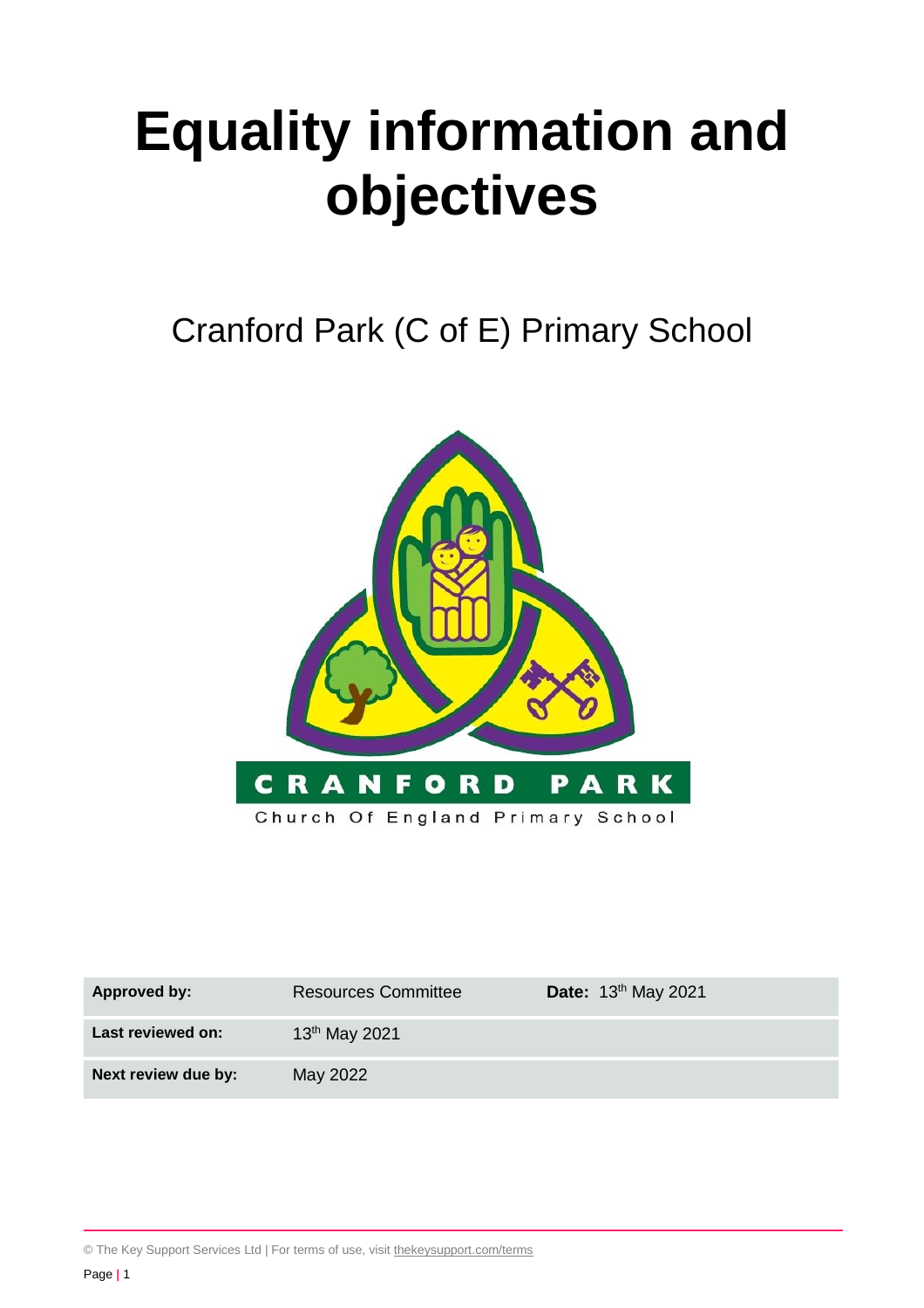## **Contents**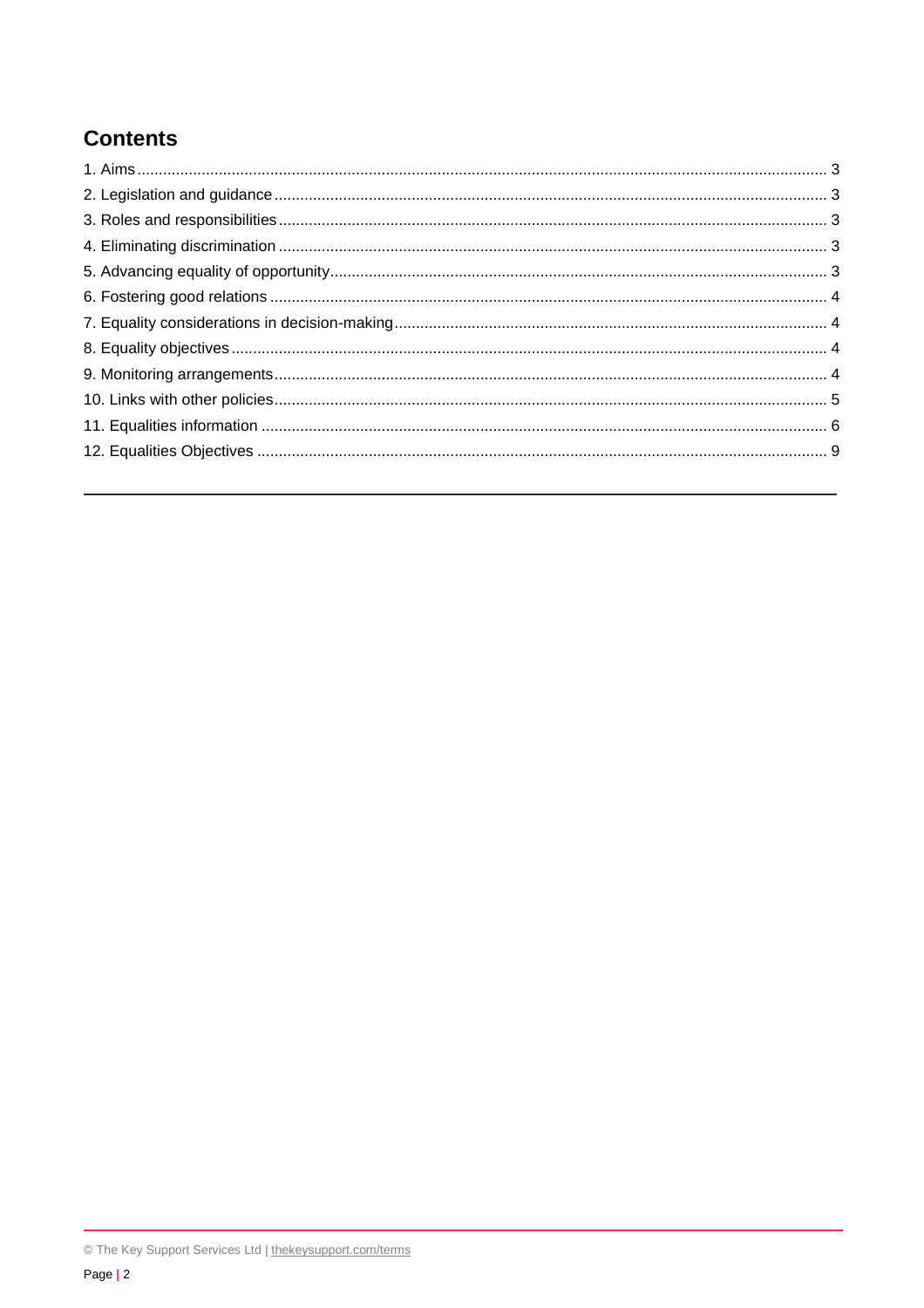### <span id="page-2-0"></span>**1. Aims**

Our school aims to meet its obligations under the public sector equality duty by having due regard to the need to:

- Eliminate discrimination and other conduct that is prohibited by the Equality Act 2010
- Advance equality of opportunity between people who share a protected characteristic and people who do not share it
- Foster good relations across all characteristics between people who share a protected characteristic and people who do not share it

### <span id="page-2-1"></span>**2. Legislation and guidance**

This document meets the requirements under the following legislation:

- $\sum$  [The Equality Act 2010,](http://www.legislation.gov.uk/ukpga/2010/15/contents) which introduced the public sector equality duty and protects people from discrimination
- [The Equality Act 2010 \(Specific Duties\) Regulations 2011,](http://www.legislation.gov.uk/uksi/2011/2260/contents/made) which require schools to publish information to demonstrate how they are complying with the public sector equality duty and to publish equality objectives

This document is also based on Department for Education (DfE) guidance: [The Equality Act 2010 and](https://www.gov.uk/government/publications/equality-act-2010-advice-for-schools)  [schools.](https://www.gov.uk/government/publications/equality-act-2010-advice-for-schools) 

### <span id="page-2-2"></span>**3. Roles and responsibilities**

The governing board will:

- Ensure that the equality information and objectives as set out in this statement are published and communicated throughout the school, including to staff, pupils and parents
- Ensure that the published equality information is updated at least every year, and that the objectives are reviewed and updated at least every 4 years
- Delegate responsibility for monitoring the achievement of the objectives on a daily basis to the headteacher

The headteacher will:

- Promote knowledge and understanding of the equality objectives amongst staff and pupils
- Monitor success in achieving the objectives and report back to governors

All school staff are expected to have regard to this document and to work to achieve the objectives as set out in section 8.

### <span id="page-2-3"></span>**4. Eliminating discrimination**

The school is aware of its obligations under the Equality Act 2010 and complies with non-discrimination provisions.

Where relevant, our policies include reference to the importance of avoiding discrimination and other prohibited conduct.

Staff and governors are regularly reminded of their responsibilities under the Equality Act, for example during meetings. Where this has been discussed during a meeting it is recorded in the meeting minutes.

New staff receive training on the Equality Act as part of their induction, and all staff receive refresher training annually.

### <span id="page-2-4"></span>**5. Advancing equality of opportunity**

As set out in the DfE guidance on the Equality Act, the school aims to advance equality of opportunity by:

Removing or minimising disadvantages suffered by people which are connected to a particular characteristic they have (e.g. pupils with disabilities, or gay pupils who are being subjected to homophobic bullying)

<sup>©</sup> The Key Support Services Ltd | [thekeysupport.com/terms](https://thekeysupport.com/terms-of-use)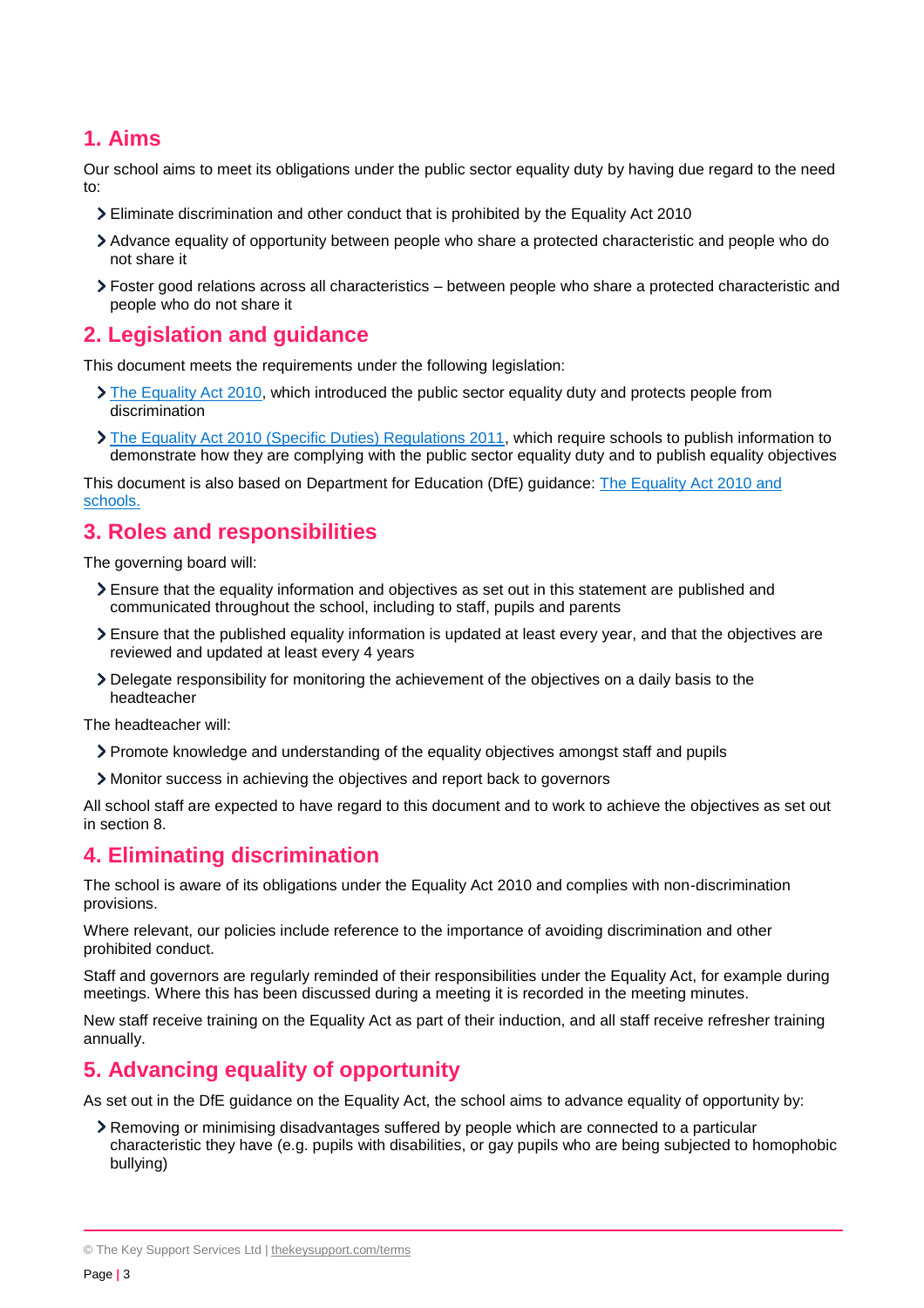- Taking steps to meet the particular needs of people who have a particular characteristic (e.g. enabling Muslim pupils to pray at prescribed times)
- Encouraging people who have a particular characteristic to participate fully in any activities (e.g. encouraging all pupils to be involved in the full range of extra-curricular activities)

In fulfilling this aspect of the duty, the school will:

- Publish attainment data each academic year showing how pupils with different characteristics are performing
- Analyse the above data to determine strengths and areas for improvement, implement actions in response and publish this information
- Make evidence available identifying improvements for specific groups (e.g. declines in incidents of homophobic or transphobic bullying)
- Publish further data about any issues associated with particular protected characteristics, identifying any issues which could affect our own pupils

### <span id="page-3-0"></span>**6. Fostering good relations**

The school aims to foster good relations between those who share a protected characteristic and those who do not share it by:

- Promoting tolerance, friendship and understanding of a range of religions and cultures through different aspects of our curriculum. This includes teaching in RE, citizenship and personal, social, health and economic (PSHE) education, but also activities in other curriculum areas. For example, as part of teaching and learning in English/reading, pupils will be introduced to literature from a range of cultures
- Holding assemblies dealing with relevant issues. Pupils will be encouraged to take a lead in such assemblies and we will also invite external speakers to contribute
- Working with our local community. This includes inviting leaders of local faith groups to speak at assemblies, and organising school trips and activities based around the local community
- Encouraging and implementing initiatives to deal with tensions between different groups of pupils within the school. For example, our school council has representatives from different year groups and is formed of pupils from a range of backgrounds. All pupils are encouraged to participate in the school's activities, such as sports clubs. We also work with parents to promote knowledge and understanding of different cultures
- Developing links with people and groups who have specialist knowledge about particular characteristics, which helps inform and develop our approach

### <span id="page-3-1"></span>**7. Equality considerations in decision-making**

The school ensures it has due regard to equality considerations whenever significant decisions are made.

The school always considers the impact of significant decisions on particular groups. For example, when a school trip or activity is being planned, the school considers whether the trip:

- Cuts across any religious holidays
- In accessible to pupils with disabilities
- > Has equivalent facilities for boys and girls

The school keeps a written record (known as an Equality Impact Assessment) to show we have actively considered our equality duties and asked ourselves relevant questions. This is recorded when planning school trips and activities and is recorded on the trip planning document.

### <span id="page-3-2"></span>**8. Equality objectives**

### **See appendix B**

### <span id="page-3-3"></span>**9. Monitoring arrangements**

<sup>©</sup> The Key Support Services Ltd | [thekeysupport.com/terms](https://thekeysupport.com/terms-of-use)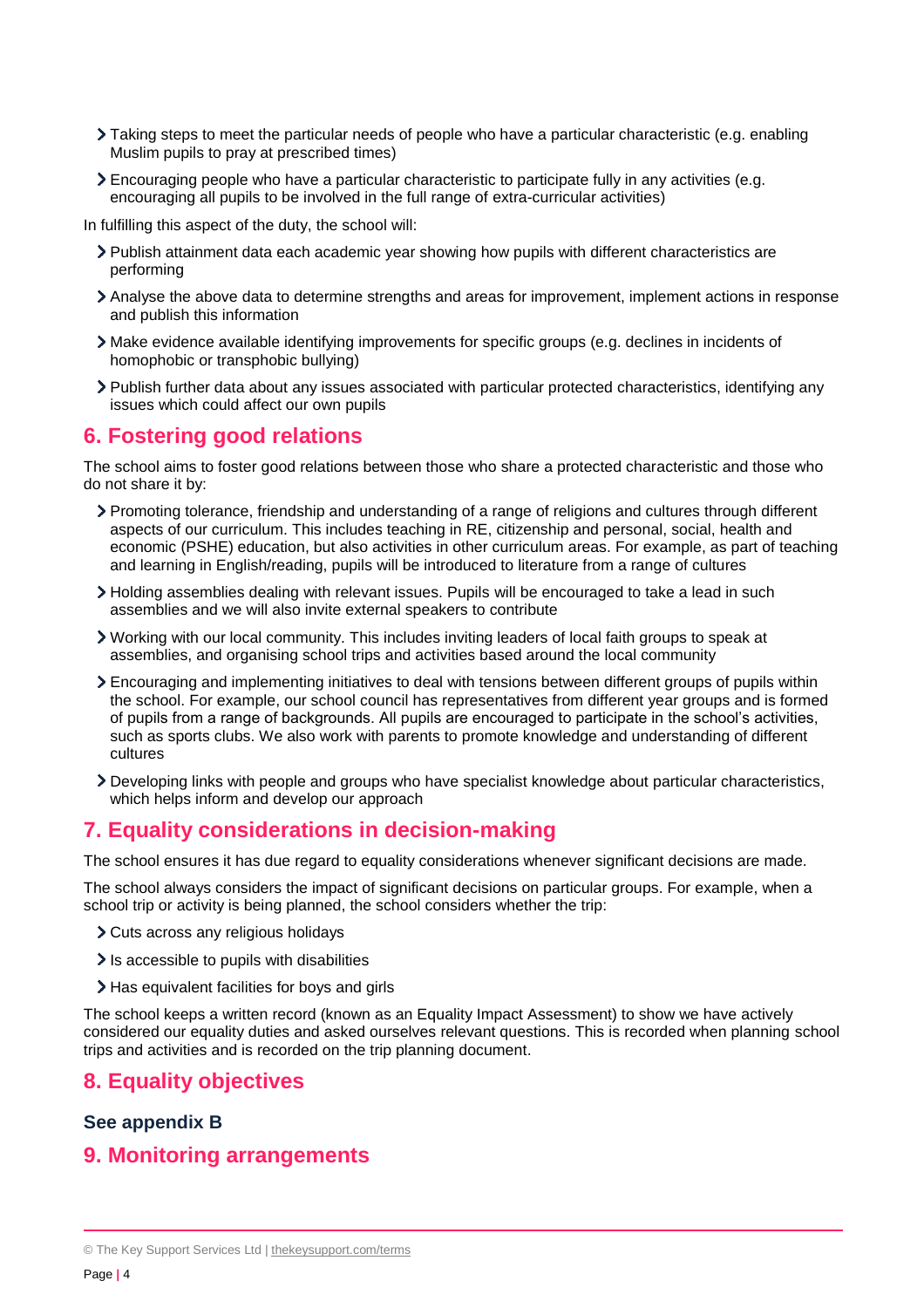The headteacher will update the equality information we publish at least every year. This document will be reviewed by the resources committee at least every 4 years. This document will be approved by the resources committee.

### <span id="page-4-0"></span>**10. Links with other policies**

This document links to the following policies:

- > Accessibility plan
- Risk assessments

<sup>©</sup> The Key Support Services Ltd | [thekeysupport.com/terms](https://thekeysupport.com/terms-of-use)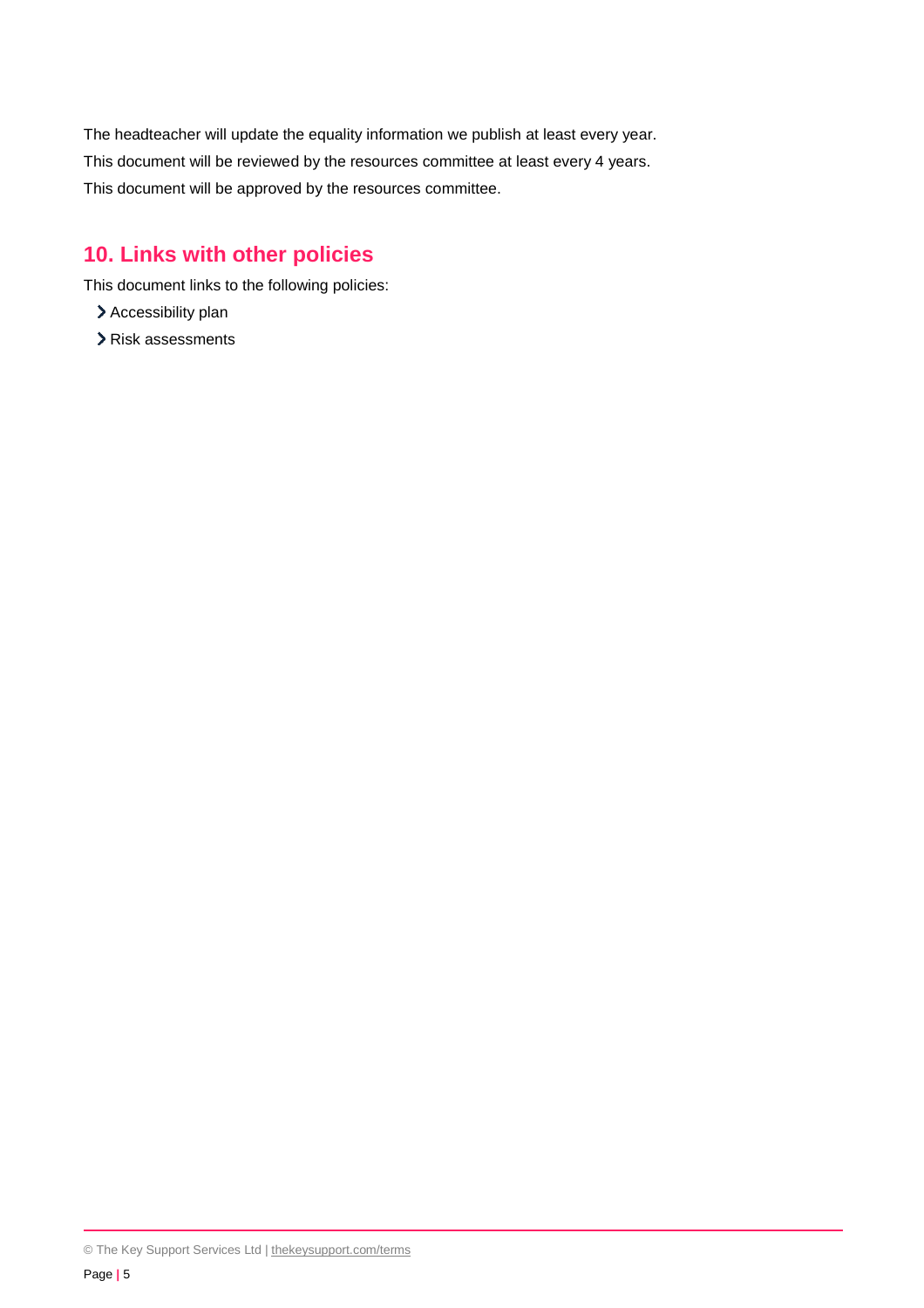### <span id="page-5-0"></span>**11. Equalities information**

### **2020/21 Appendix A**

**Pupil-related data** (taken from Analyse School Performance 2019/20 – no new information available for 20/21 as statutory assessments and data collection was cancelled due to Covid19 pandemic)

Basic characteristic trends

| <b>Breakdown</b>                     | 2016 |      | 2017 |                                          | 2018          |                 | 2019          |                 |
|--------------------------------------|------|------|------|------------------------------------------|---------------|-----------------|---------------|-----------------|
|                                      |      |      |      | School    National    School    National | <b>School</b> | <b>National</b> | <b>School</b> | <b>National</b> |
| Number on roll                       | 205  | 275  | 201  | 279                                      | 204           | 281             | 199           | 282             |
| Male %                               | 55.1 | 51.0 | 53.2 | 51.0                                     | 49.0          | 51.0            | 51.3          | 51              |
| Female %                             | 44.9 | 49.0 | 46.8 | 49.0                                     | 51.0          | 49.0            | 48.7          | 49              |
| Ever 6 FSM %                         | 17.1 | 25.2 | 15.9 | 24.3                                     | 13.7          | 23.5            | 12.1          | 23              |
| Minority ethnic groups %             | 15.4 | 31.6 | 13.9 | 32.3                                     | 12.8          | 32.9            | 15.2          | 33.8            |
| <b>SEN with EHCP %</b>               | 0.0  | 1.3  | 0.5  | $\vert$ 1.3                              | 0.5           | 1.4             | 1.5           | 1.6             |
| <b>SEN support %</b>                 | 13.7 | 12.1 | 15.4 | 12.2                                     | 19.1          | 12.4            | 19.1          | 12.6            |
| <b>English additional language %</b> | 5.1  | 20.1 | 4.0  | 20.7                                     | 3.3           | 20.9            | 4.5           | 21.2            |
| <b>Stability %</b>                   | 71.4 | 85.7 | 78.0 | 85.7                                     | 82.2          | 85.8            | 84.3          | 85.6            |
| <b>School deprivation indicator</b>  | 0.09 | 0.21 | 0.09 | $\parallel$ 0.21                         | 0.09          | 0.21            | 0.09          | 0.21            |

(SEN – Special Educational Needs; FSM – Free School Meals, EHCP – Education, Health Care Plan)

| <b>Information</b>                                                     | <b>Evidence and Commentary</b>                                |
|------------------------------------------------------------------------|---------------------------------------------------------------|
| Achieving expected standard in reading,<br>writing and maths by gender | 33% of boys 57% of girls                                      |
| End of KS2 2018/19                                                     | (cohort was 15 boys and 14 girls)                             |
| Achieving expected standard in reading,<br>writing and maths by race   | 48% of white British pupils, 33% of BME                       |
| End of KS2 2018/19                                                     | (23 white British pupils, 6 BME pupils)                       |
| Absence by gender 2018/19                                              | Boys: 3.4%, Girls: 3.5% (National Boys 4.1%, girls<br>$3.9\%$ |
| Absence by race 2018/19                                                | White British pupils: 3.5 %, BME pupils: 3 %<br>(National 4%) |

<sup>©</sup> The Key Support Services Ltd | [thekeysupport.com/terms](https://thekeysupport.com/terms-of-use)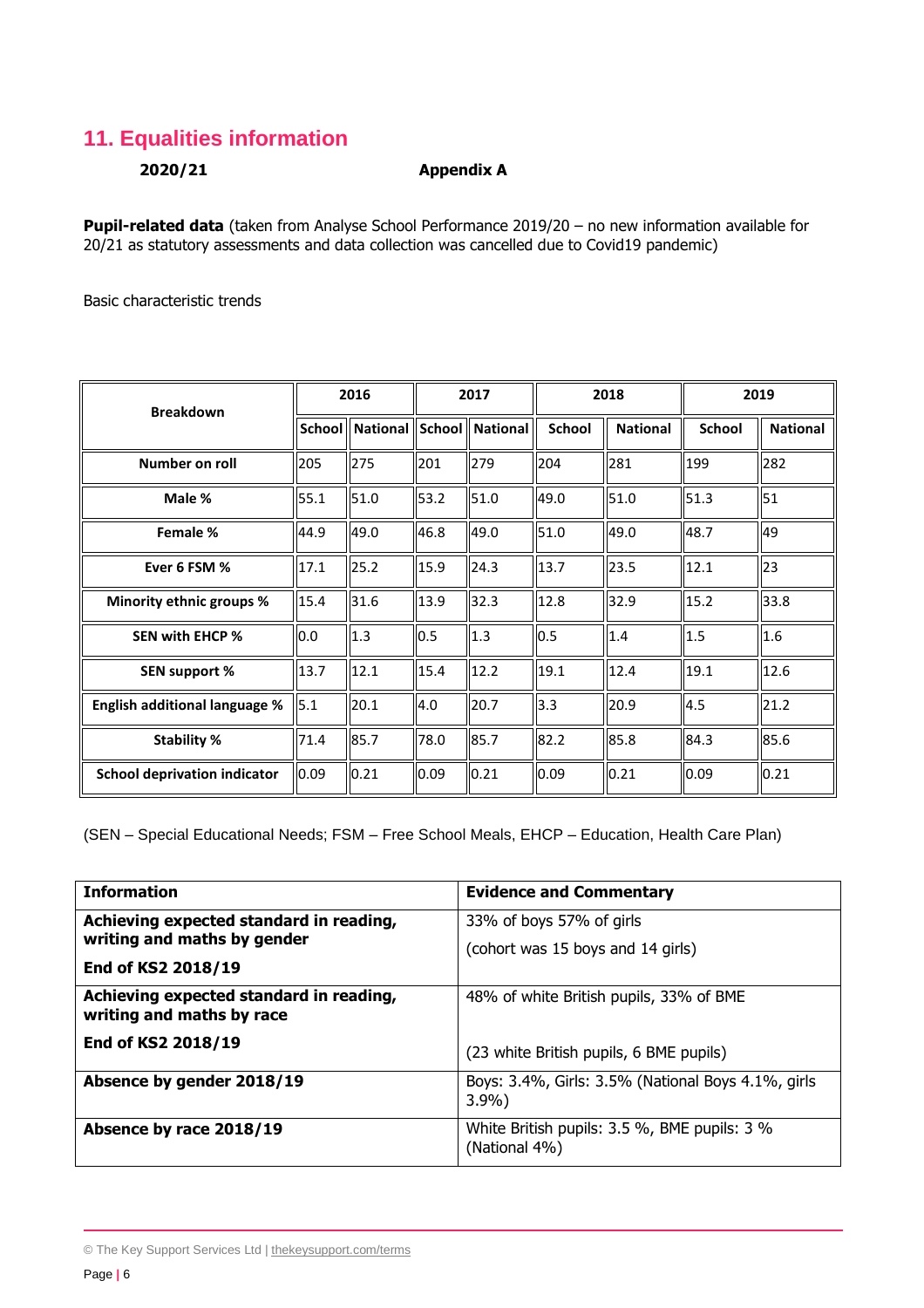| Participation in school council by gender<br>(2021/22)                     | 50% boys, 50% girls                                                             |
|----------------------------------------------------------------------------|---------------------------------------------------------------------------------|
| Participation in school council by race<br>(2021/22)                       | 100% white British, 0% BME                                                      |
| Participation in eco council by gender<br>(2021/22)                        | 50% boys, 50% girls                                                             |
| Participation in eco council by race (2021/21)                             | 86% white British, 14% BME                                                      |
| Participation in extra-curricular clubs by<br>gender up to closure         | 57% of boys and 46% of girls attended at least one<br>club                      |
| (2019/20)                                                                  |                                                                                 |
| Participation in extra-curricular clubs by race<br>up to closure (2019/20) | 54% of white British pupils and 44% of BME pupils<br>attended at least one club |

### **(BME – Black and Minority Ethnic)**

#### **Staff data**

As our school employs less than 150 staff, the Governing Body is not required to publish information in relation to our staff.

#### **Other information**

| Information                                      | Evidence and commentary    |
|--------------------------------------------------|----------------------------|
| Governor                                         | 72% Female, 18% Male       |
| representation as at<br>May 2021                 | 72% White British, 18% BME |
|                                                  |                            |
| Volunteers as at May<br>2020                     | 72% Female, 28% Male       |
|                                                  | 92% White British, 8% BME  |
| (No volunteers in<br>2020/21 due to<br>pandemic) |                            |

#### **Qualitative information**

The School publishes the following on our website:

- school policies
- a note about how the school monitors equality issues in everyday school life
- information about aspects of the curriculum which promote tolerance, friendship and an understanding of different cultures

The following information is available on request at the school office:

<sup>©</sup> The Key Support Services Ltd | [thekeysupport.com/terms](https://thekeysupport.com/terms-of-use)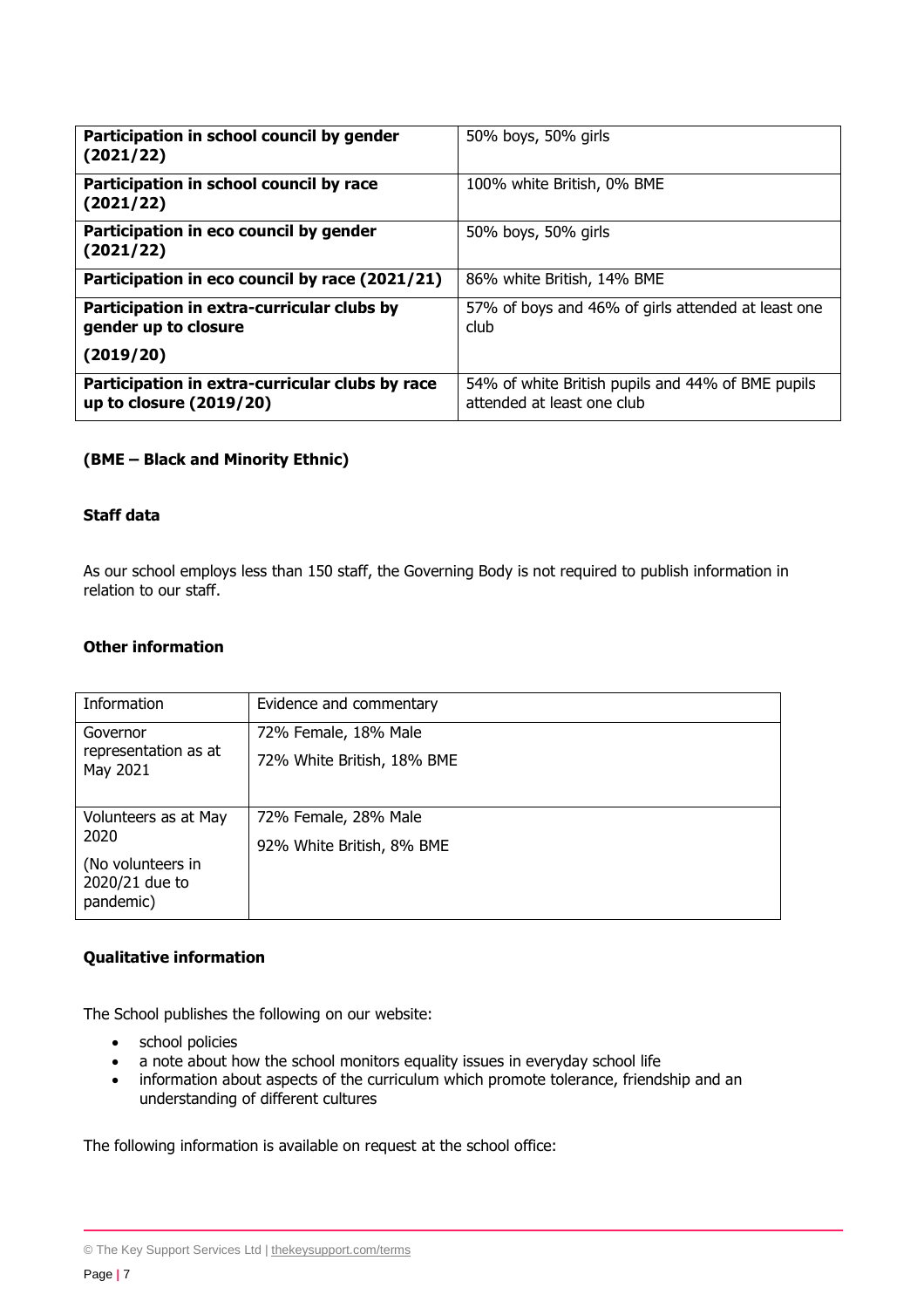- minutes of governor meetings
- twinning arrangements with schools which enable pupils to meet and exchange experiences with pupils from different backgrounds
- details about assemblies which deal with relevant equality related issues
- views of the student council

The school has published various policies on the school's internet site www.cranfordpark.hants.sch.uk These policies evidence the school's commitment to the principles outlined in this policy and the public sector equality duty.

**Date of publication of this appendix:** May 2021

**Date for review and re-publication:** May 2022

The Equality Act 2010 (Specific Duties) Regulations 2011 require Governing Bodies to publish equality information on an annual basis.

<sup>©</sup> The Key Support Services Ltd | [thekeysupport.com/terms](https://thekeysupport.com/terms-of-use)